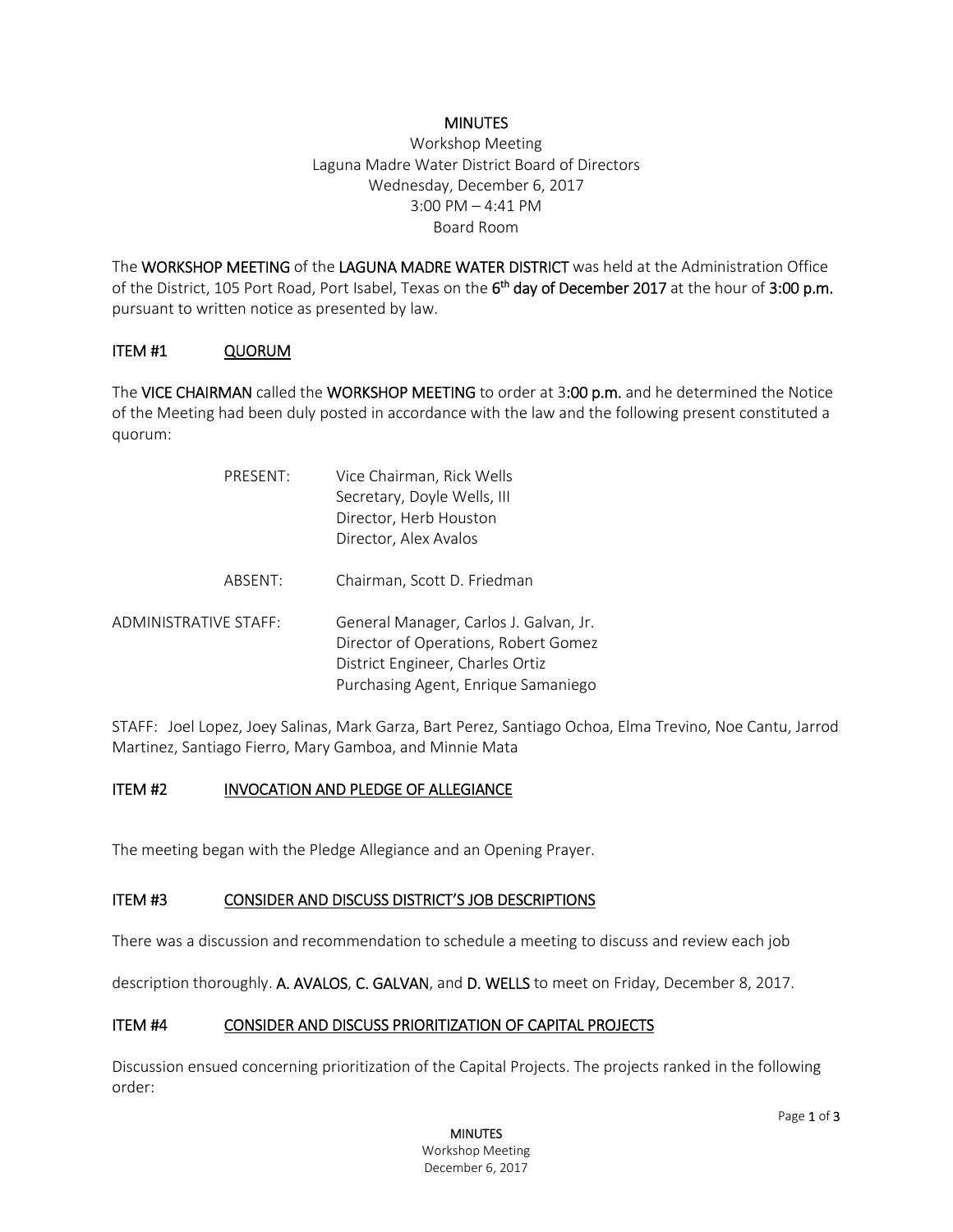Top-Priority / Compliance Projects:

- Sludge Monofill Methane Monitors
- Water Plant 2 New Sludge Drying Basins & Backwash Waste Pumps Station
- Port Isabel WWTP Sludge Holding Tank (1 tank only)
- Water Meter System Upgrade from AMR to AMI (Complete System)
- 70% Lift Station Rehabilitation

Maintenance Control:

- Isla Blanca WWTP Aeration Basin Hydraulic Improvements
- Andy Bowie WWTP New Headworks for Grit Removal
- Andy Bowie WWTP Energy Efficiency Improvements
- Isla Blanca WWTP Grit Removal and Headworks

Unfunded Projects considered and discussed:

- Odor Control Plan
- Long Island Village Water Distribution and Sewer Replacement

This item was for discussion only, no action taken.

## ITEM #5 CONSIDER AND DISCUSS BUDGET REVIEW FOR CAPITAL PROJECTS

C. ORTIZ gave an update on the Capital Projects Status – Tax Bonds and Rate Revenue & Notes. Discussion ensued.

Recommendation to take a small survey to consider developing a new rate structure based on a charge per unit (door).

This item was for discussion only, no action taken.

# ITEM #6 CONSIDER AND DISCUSS DISTRICT'S CAPACITY FOR POTENTIAL WW & SS REVENUE BOND ISSUE, SERIES 2018

There was a discussion and recommendation for Staff to generate a projected revenue rate increase that could be used to either increase annual capital budget or cover debt service for issuing revenue notes.

This item was for discussion only, no action taken.

## ITEM #7 CONSIDER AND DISCUSS ADDITIONAL LOAN FROM TEXAS WATER DEVELOPMENT BOARD FOR PORT ISABEL WWTP SLUDGE HOLDING TANKS

There was a discussion, and the following points were made: